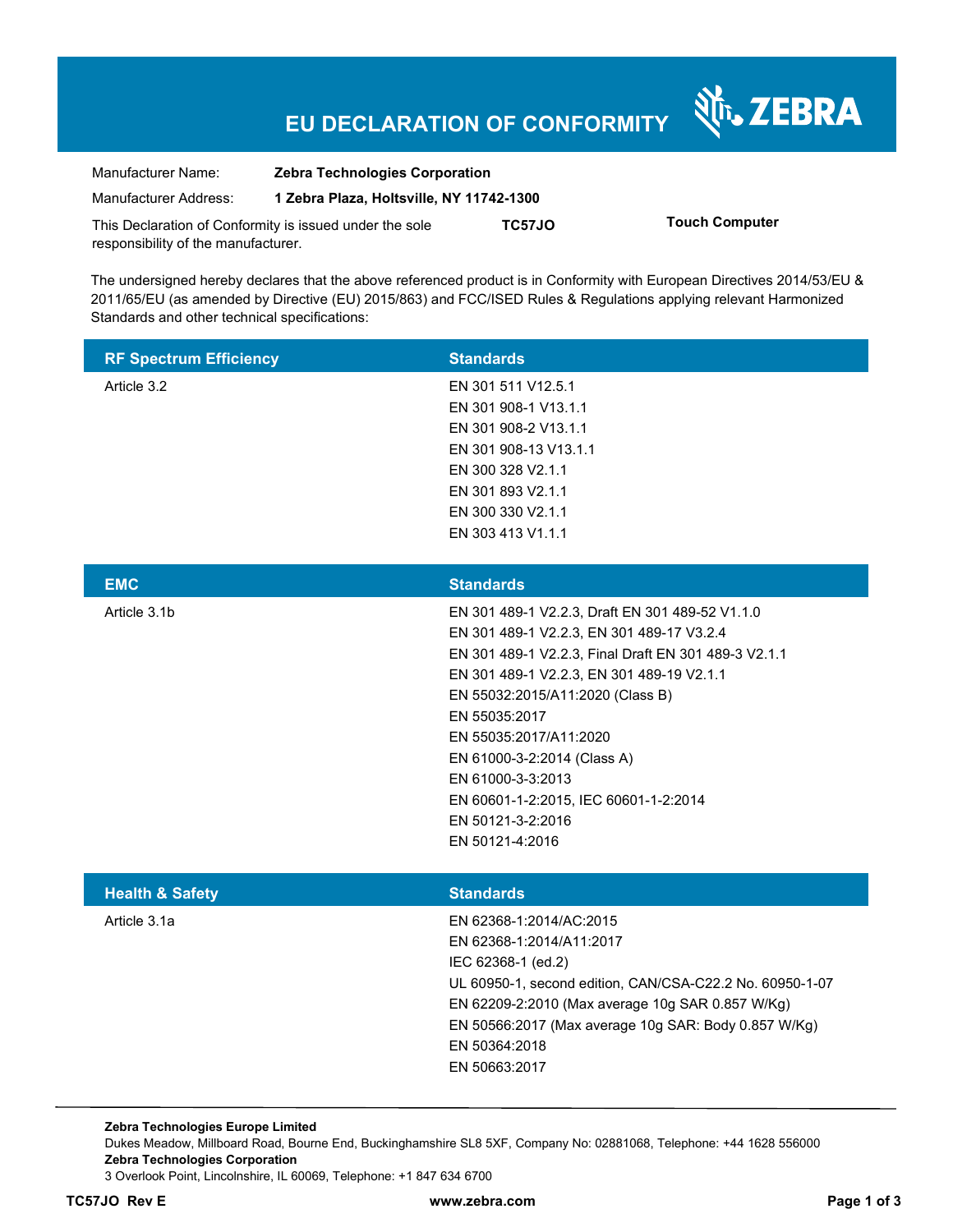EN 62479:2010 EN 50665: 2017 EN 62311:2008 EN 62311:2020 IEC 62471:2006 (Ed.1.0); EN 62471:2008 (LED)

र्शे<sub>ं</sub> ZEBRA

| <b>Environmental</b>                       | <b>Standards</b>  |
|--------------------------------------------|-------------------|
| Restriction of Hazardous Substances (RoHS) | EN 50581:2012     |
|                                            | EN IEC 63000:2018 |

With regard to Directive 2014/53/EU, the conformity assessment procedure referred to in Article 17.2(b) and detailed in Annex III has been followed with the involvement of the following Notified Body for Articles 3.1a, 3.1b and 3.2: **CTC advanced GmbH**, Untertürkheimer Str. 6 – 10 66117 Saarbrücken, Germany

EC-Type Examination Certificate number: T818590L-01-TEC

#### **Signed on behalf of Zebra Technologies Corporation**

Place: Bourne End

*(Signature of authorized person)* Date of Affixing the CE Mark: 1 October 2019 Marco Belli Rev: E Sr. Manager, Regulatory **Date: 1 December 2021 Date: 1 December 2021**